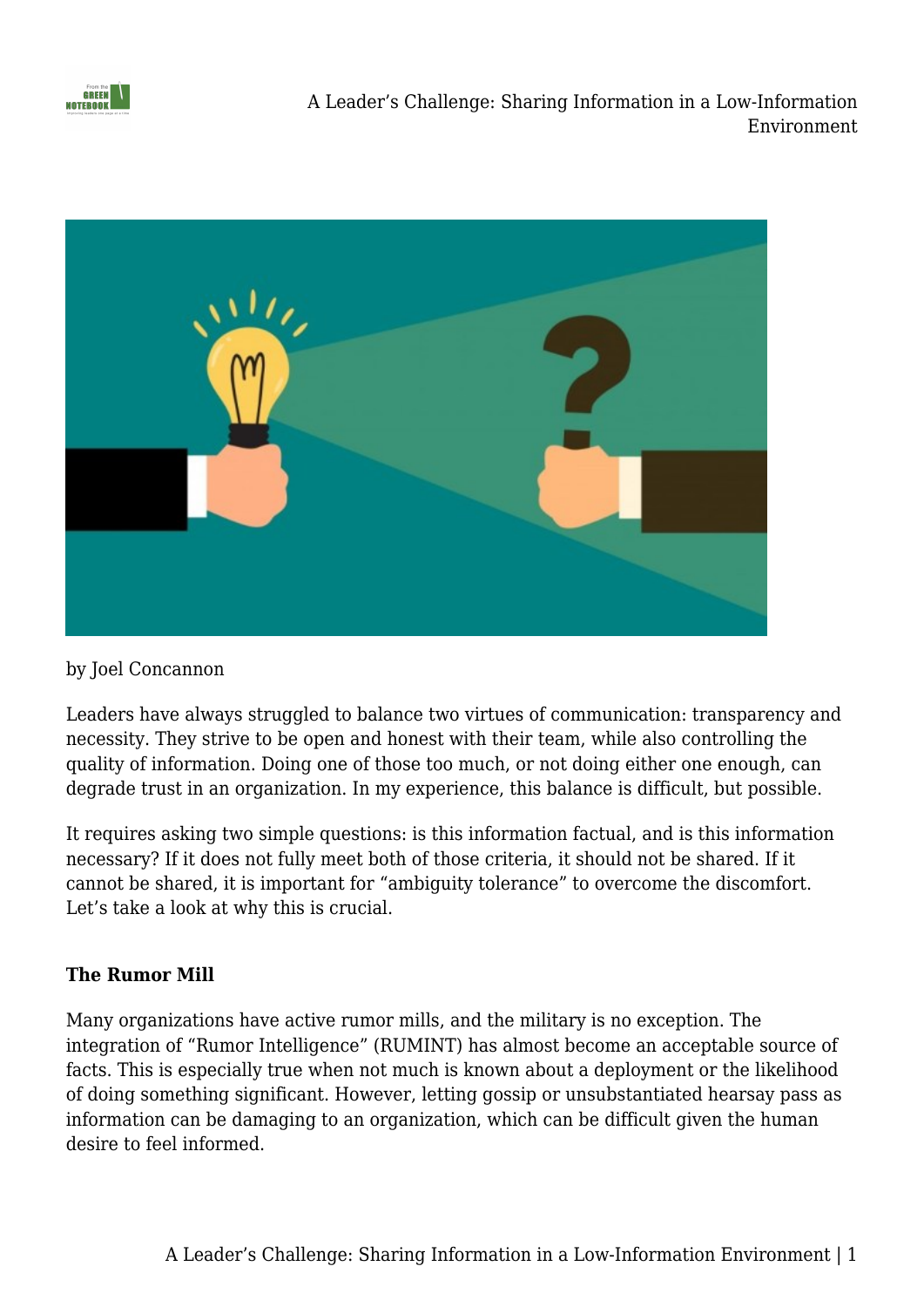

### **The Human Need to Fill Information Voids**

A Soldier once told me "Soldiers take bad news well, but they take no news bad." He was talking about the information I was pushing down (or not pushing down) about a possible deployment. According to Major Stephen Sheets, an Army Clinical Psychologist, "anxiety often manifests with the need to fill informational voids." It can be tempting to reduce organizational anxiety and fill this void by providing any detail or information at all. But that may be counterproductive and degrade trust. I'll share my own mistake to illustrate that.

### **The Danger of Filling the Void With Garbage**

In the case of the Soldier who was hungry for information, I made the mistake of reaching for details I did not have. Since I did not have much, I shared personal opinions and speculations of what certain information *could* suggest. According to Major Sheets, "there is an evolutionary advantage to speculating about potential negative outcomes, as the alternative could have resulted in a lack of preparation when real danger was a part of our ancestor's lives." But my speculations were inevitably interpreted as predictions or direction, and it took a lot of backpedaling to correct. Providing information-hungry people with guesses is like feeding a starving person junk food: it may taste good, but it has no nutritional value and may make you sick.

### **A Formula for Sharing Information: Factual + Necessary = Sharable**

There will always be times when leaders don't have all the information they want, yet they're still expected to lead an organization toward an uncertain objective. It can be tempting to look for someone to blame, but if leaders own their challenges, they address obstacles where they can affect them: starting at their level.

This means sharing only information with high veracity (factual), and that only applies to that organization's actions (necessary). Anything un-verified or irrelevant should be sifted out and discarded, like rumors, hearsay, or details that apply to someone else. But what happens when the trash is filtered out and there's nothing left to share? Then you rely on "Ambiguity Tolerance."

### **Building Ambiguity Tolerance into Organizational DNA**

Operational Security (OPSEC) or the restriction to release certain information are nonnegotiable constraints that must be obeyed. This underscores the need to build "ambiguity tolerance" into an organization's dynamic. If you can shape a culture long-term—like a unit